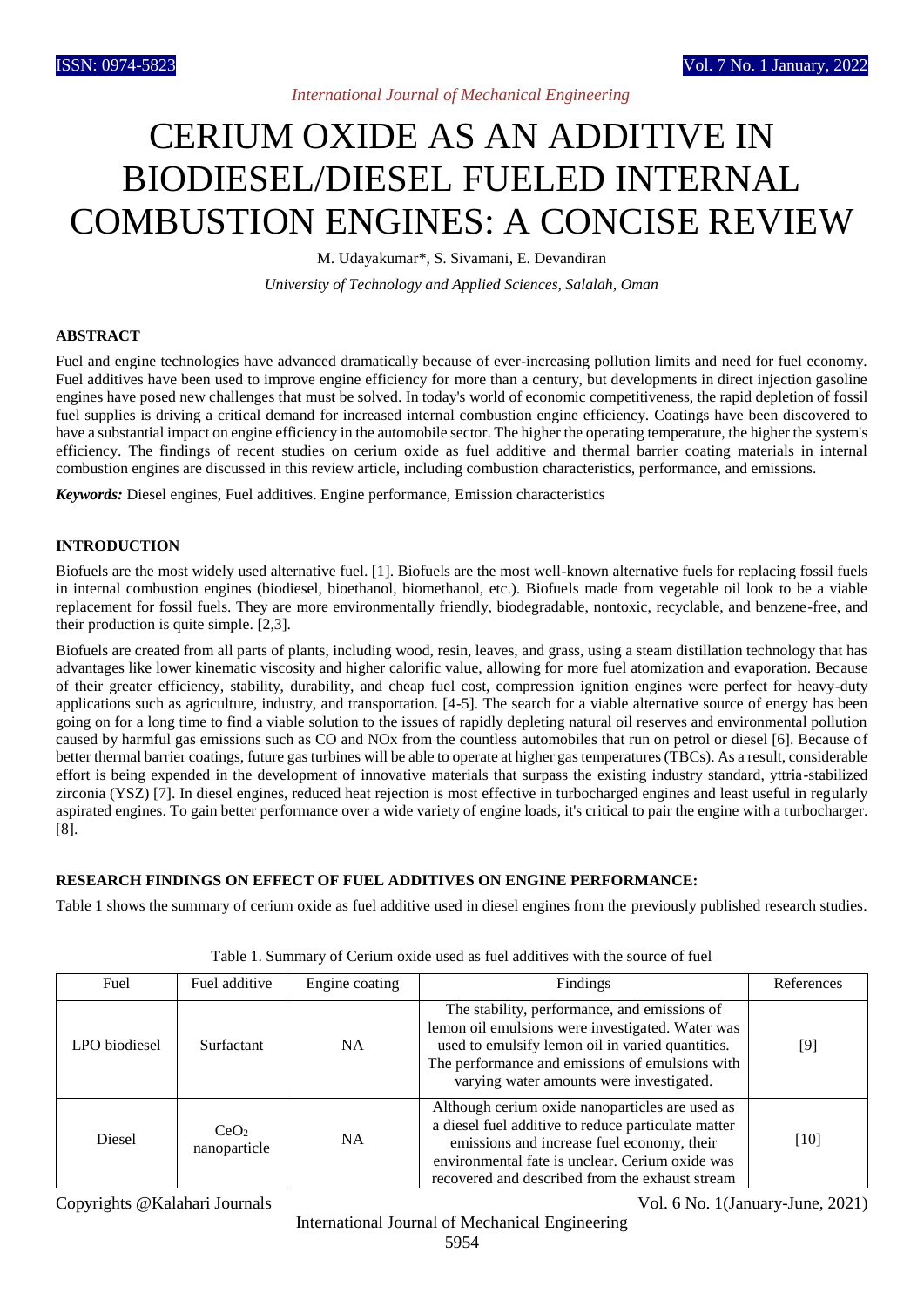|                         |                                  |    | of a diesel engine because of the combustion of<br>diesel fuel containing the additive EnviroxTM,<br>which employs suspended nanoscale cerium<br>oxide to reduce particulate matter emissions and<br>increase fuel efficiency.                                                                                                                                                      |        |
|-------------------------|----------------------------------|----|-------------------------------------------------------------------------------------------------------------------------------------------------------------------------------------------------------------------------------------------------------------------------------------------------------------------------------------------------------------------------------------|--------|
| Lemongrass oil          | CeO <sub>2</sub><br>nanoparticle | NA | The effects of crank angle on cylinder gas<br>pressure and heat release rate (HRR) for neat<br>diesel, neat LGO, LGO emulsion, and LGO nano<br>emulsion fuels have been investigated.                                                                                                                                                                                               | $[11]$ |
| Jatropha<br>biodiesel   | $CeO2$ . $Al2O3$<br>nanoparticle | NA | Due to its potential advantage of high surface area<br>to volume ratio, acting as a catalyst for better<br>combustion, the effect of nanoparticle as an<br>additive in Jatropha biodiesel has been<br>experimentally investigated in a single cylinder<br>DI diesel engine with the goal of diluting the level<br>of pollutants in the exhaust and improving engine<br>performance. | $[12]$ |
| Castor oil              | CeO <sub>2</sub><br>nanoparticle | NA | Experimental research looked at the performance<br>and emission characteristics of a compression<br>ignition engine that used cerium oxide<br>nanoparticles as an additive in pure diesel and<br>diesel-biodiesel-ethanol mixes.                                                                                                                                                    | $[13]$ |
| Pure diesel             | CeO <sub>2</sub>                 | NA | When cerium oxide nanoparticles and water-<br>based ferrofluid are introduced to diesel fuel, the<br>link between compression ignition engine<br>performance and emission characteristics is<br>investigated.                                                                                                                                                                       | $[14]$ |
| Jatropha<br>biodiesel   | CeO <sub>2</sub>                 | NA | In a single cylinder, four stroke DI diesel engine,<br>an experiment is conducted to examine the<br>performance and emission characteristics of nano<br>particles such as Alumina $(Al_2O_3)$ and Cerium<br>oxide $(CeO2)$ as additions in Jatropha biodiesel.                                                                                                                      | $[15]$ |
| Pungam oil<br>biodiesel | CeO <sub>2</sub>                 | NA | Biodiesel derived from Calophyllum Inophyllum<br>oil was shown to be a feasible alternative to ultra-<br>low sulfur diesel in the study.                                                                                                                                                                                                                                            | $[16]$ |
| Jatropha<br>biodiesel   | CeO <sub>2</sub>                 | NA | To explore the possibilities of synthesized<br>nanofuel, single-cylinder diesel engines were<br>employed to conduct engine performance and<br>emission tests, which demonstrated a 15 percent<br>average reduction in NO emissions for B5 and<br>B10 blends with 15 ppm of catalytic nanoparticle<br>concentration.                                                                 | $[17]$ |
| Jatropha<br>biodiesel   | CeO <sub>2</sub>                 | NA | The performance, combustion, and emission<br>aspects of nanoparticles dispersed test fuels are<br>investigated in a single cylinder constant speed DI<br>diesel engine.                                                                                                                                                                                                             | $[18]$ |
| Lemon grass oil         | CeO <sub>2</sub>                 | NA | An experimental study of the combined impact of<br>nanoemulsified LGO25 with DEE and EGR was<br>performed on a single cylinder direct injection<br>diesel engine.                                                                                                                                                                                                                   | $[19]$ |
| Waste cooking<br>oil    | CeO <sub>2</sub>                 | NA | Low-level cerium oxide-containing water in B5<br>has been researched for its impact on engine<br>performance and emission characteristics.                                                                                                                                                                                                                                          | $[20]$ |
| Diesel                  | CeO <sub>2</sub>                 | NA | In an experimental investigation, the<br>performance, combustion, and emission<br>characteristics of a diesel engine were assessed                                                                                                                                                                                                                                                  | $[21]$ |

International Journal of Mechanical Engineering 5955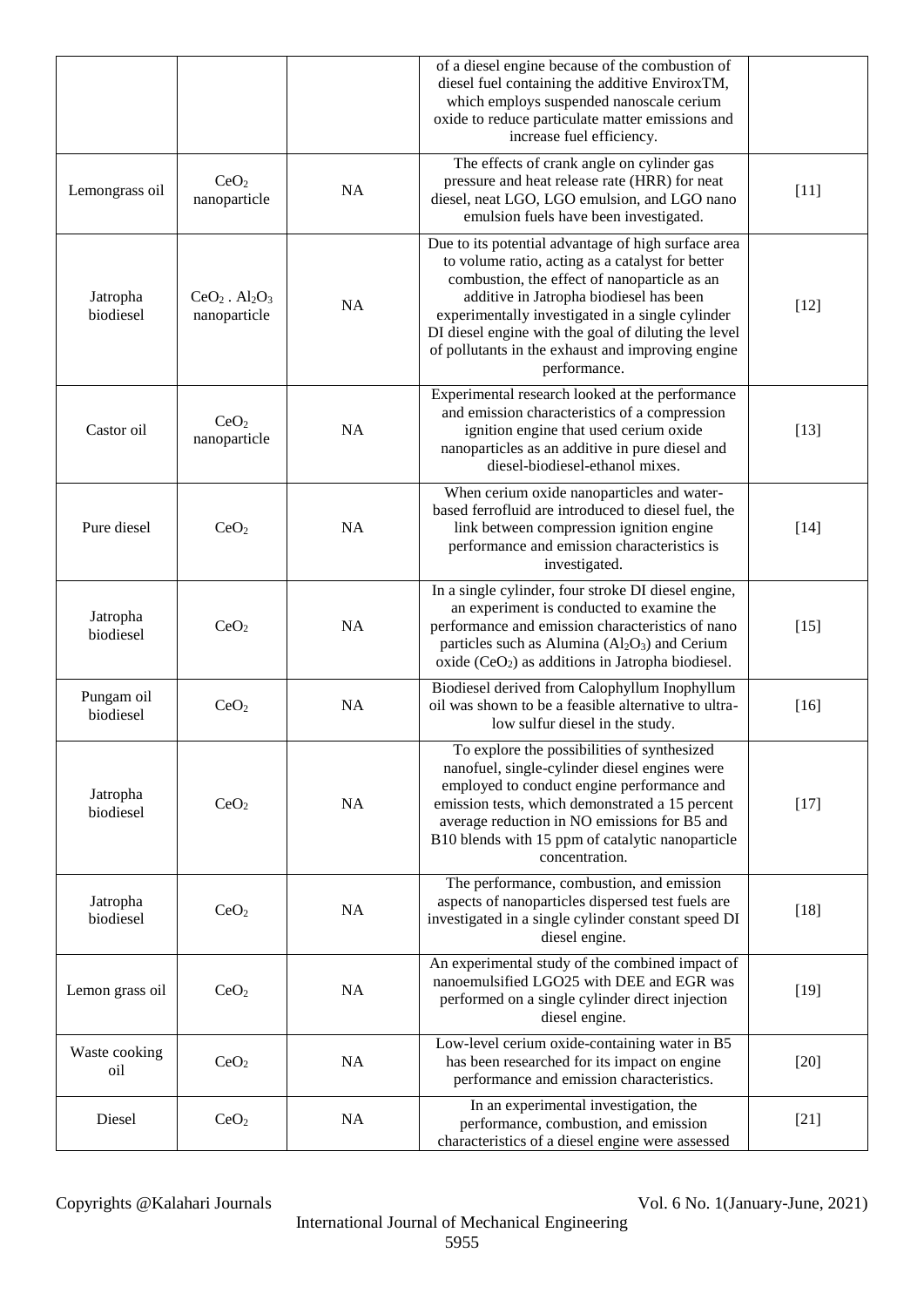|                         |                  |                         | using cerium oxide (CeO2) nanoparticles as diesel<br>fuel additives.                                                                                                                                                                                                                              |        |
|-------------------------|------------------|-------------------------|---------------------------------------------------------------------------------------------------------------------------------------------------------------------------------------------------------------------------------------------------------------------------------------------------|--------|
| Jatropha                | CeO <sub>2</sub> | <b>NA</b>               | The effects of additive nanoparticles on fuel<br>characteristics, engine performance, and<br>emissions are explored, and the injection dosage<br>of the additive is optimized. There are also<br>performance comparisons of the fuel with and<br>without the additive.                            | $[22]$ |
| Pungam oil<br>biodiesel | CeO <sub>2</sub> | NA                      | Different types of additives, as well as different<br>fuel qualities, are compared and discussed.<br>Finally, in preparation for future research, the<br>advantages and prospects of using nanofluid as an<br>extra fuel are explained.                                                           | $[23]$ |
| Ginger grass oil        | CeO <sub>2</sub> | NA                      | The experiment employed a 1500rpm, four-<br>stroke, single-cylinder, water-cooled diesel<br>engine. The effects of a Cerium Oxide nano-<br>additive added to Ginger grass oil-Diesel blends<br>on brake thermal efficiency, specific fuel<br>consumption, and exhaust pollutants were<br>studied. | $[24]$ |
| Waste cooking<br>oil    | CeO <sub>2</sub> | <b>NA</b>               | The effect of iron-doped cerium oxide (FeCeO <sub>2</sub> )<br>nanoparticles as a fuel additive was investigated<br>experimentally using waste cooking oil methyl<br>ester in a four-stroke, single-cylinder, direct<br>injection diesel engine                                                   | $[25]$ |
| Waste cooking<br>oil    | CeO <sub>2</sub> | <b>NA</b>               | An experimental trial was conducted at full<br>engine load to evaluate the reduction in CO, NOx,<br>and UBHC of synthetic biodiesel based on waste<br>cooking oil at various concentrations of CeO <sub>2</sub><br>nanoparticles and Ce0.5Co0.5 nano-composite<br>oxide.                          | $[26]$ |
| Castor oil              | CeO <sub>2</sub> | NA                      | Experimentally, the performance, combustion,<br>and emission characteristics of a variable<br>compression ratio engine using Cerium Oxide<br>Nanoparticles and Carbon Nanotubes as fuel-<br>borne nanoparticles additives in Diesterol (diesel-<br>biodiesel-ethanol) mixes are studied.          | $[27]$ |
| Waste cooking<br>oil    | CeO <sub>2</sub> | NA                      | At different injection timings, the performance of<br>a biodiesel engine employing waste cooking oil<br>biodiesel mixed with cerium oxide (CeO2)<br>nanoparticles as additives was examined.                                                                                                      | $[28]$ |
| Lemon grass oil         | CeO <sub>2</sub> | Coated with<br>Zirconia | Lemongrass oil is used as a biofuel since it has a<br>lower density and viscosity than diesel.                                                                                                                                                                                                    | $[29]$ |
| Diesel                  | CeO <sub>2</sub> | Coated zirconia         | This experimental inquiry looks at the<br>performance and emission characteristics of a<br>single cylinder diesel engine with yttria and ceria<br>stabilized zirconia coating on the cylinder liner<br>and piston head.                                                                           | $[30]$ |
| Citron oil<br>biodiesel | CeO <sub>2</sub> | Coated Zirconia         | B15, B20, and B25 blends were tested for<br>emissions and performance in a single cylinder<br>compression ignition engine with and without<br>TBC under the same conditions.                                                                                                                      | $[31]$ |

Lemon oil was emulsified with a water-water combination of 5% and 10%. Only stable emulsions with 5% water were tested for performance and emissions, and only stable emulsions with 10% water were examined for performance and emissions. When compared to pure lemon oil, the findings revealed that due to the micro-explosion phenomena of water, the brake thermal efficiency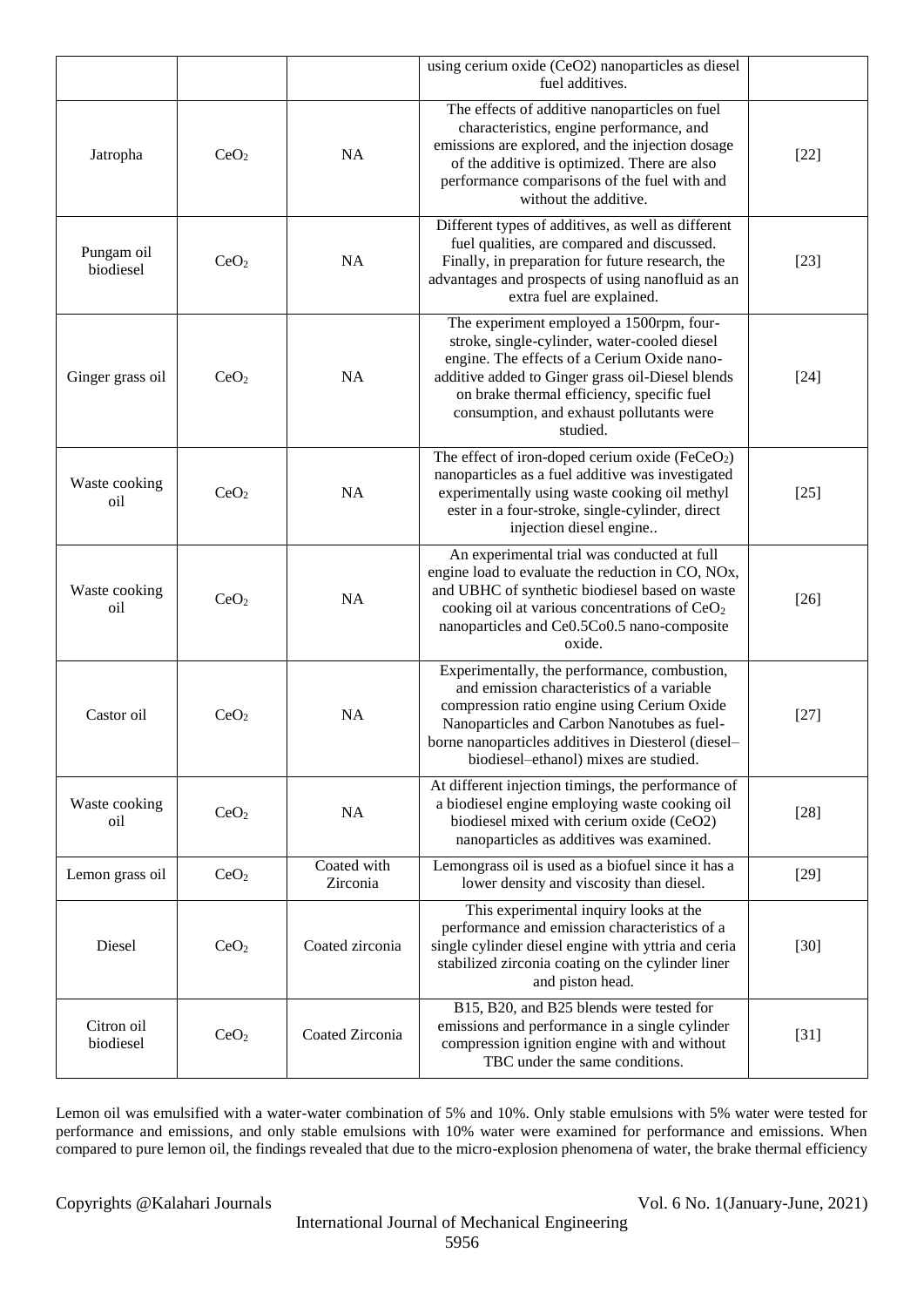improved, and the brake specific fuel consumption increased. When the calorific value of the fuel was reduced due to the addition of water, NOx emissions dropped but HC and CO emissions increased. [9].

The use of more realistic material in future toxicity studies and modeling will be required since pure, laboratory-produced nanoscale cerium oxide is not an acceptable surrogate for cerium oxide emitted from fuel-borne catalyst applications. [10].

When compared to pure LGO, despite the minor increase in HC and CO emissions, the LGO emulsion fuel may reduce smoke and NOX emissions and improve Brake Thermal Efficiency (BTE) and Brake Specific Energy Consumption (BSEC). [11]. Ceria nanoparticles boost brake thermal efficiency for both test fuels due to their high surface area to volume ratio, allowing for better combustion through higher atomization, faster air-mixture mixing, and faster fuel evaporation. [12].

HC emissions are minimized because cerium oxide's activation energy burns off carbon deposits within the engine cylinder at wall temperature and prevents the development of non-polar compounds on the cylinder wall. [13,14]. The cerium nano particle mixed test fuels demonstrated a significant increase in brake thermal efficiency, approaching that of pure diesel, as well as a decrease in nitric oxide, carbon monoxide, unburned hydrocarbon, and smoke emissions. [15]. The mixing quality of biodiesel spray with air can be improved by improving the design of the fuel injection system. Cerium oxide nanoparticles (CON) can be used as a nanofuel additive catalyst to aid enhance combustion efficiency. [16]. In diesel-biodiesel blends, the addition of catalytic nanoparticles has no influence on the fuel characteristics. [17].

Nanoparticles in biodiesel minimize ignition delay and enhance combustion start-up, resulting in a lower heat release rate and cylinder pressure at full load. [18]. With DEE and EGR mode, the combustion duration and ignition delay increase for nanoemulsified LGO25 fuel but decrease for nano-emulsified LGO25 fuel. [19]. According to the findings, an aqueous nano-emulsion of cerium oxide improved overall combustion quality. Fuel utilization for brakes should be accurate. [20].

CeO<sup>2</sup> in diesel fuel plays an important role in the dehydrogenation process at high temperatures due to its high redox capability. When nano-CeO<sub>2</sub> is introduced to neat diesel, the cylinder pressure steadily rises in comparison to the reference neat diesel. [21]. The flash point and viscosity of biodiesel were found to increase when cerium oxide nanoparticles were added. Hydrocarbon and NOx emissions are greatly reduced when cerium oxide nanoparticles are used. [22]. A nanofluid is a dispersion mixture of nanosized particles dispersed in a liquid medium. It improves heat transmission properties and promotes great energy efficiency in a wide variety of technological applications. [23]. The HC content of the blends increased as the amount of Ginger grass oil in the blends increased [24].

The reduction in NOx emissions was 15.7 percent, however there was no change in unburned hydrocarbon (HC) emissions. Carbon monoxide (CO) emissions were reduced by up to 24.6 percent for B30 and 15.4 percent for B30 using nano-additives. The B30 with 20% FeCeO<sub>2</sub> outperforms the B30 with 10% FeCeO<sub>2</sub> in terms of cylinder pressure and emissions. [25]. The data demonstrated that when biodiesel and its mixes were burned at full engine load, both CeO<sub>2</sub> and Ce0.5Co0.5 nanocomposite oxides exhibited significant decreases in CO, NOx, and UBHC [26].

Carbon Nanotubes operate as a catalyst to speed up the burning process, resulting in a shorter ignition time and a lower heat release rate, as well as a faster peak heat release rate.[27]. By extending fuel injection time and adding nanoparticles, engine combustion may be improved while emissions are lowered. This helps to conserve diesel fuel while also lowering pollutants in the environment [28]. The BTE and BSEC of lemongrass oil coupled with cerium oxides enhances the combustion characteristics due to the increased surface area. [29]. Engine with yittria and ceria stabilized zirconia coating with varying dosing levels of  $CeO<sub>2</sub>$  and diesel combination as a fuel mixture shows an increase in BTE [30]. The viscosity of raw biooil is significantly reduced when CMPO is blended with diesel. The performance and emission characteristics of the aforesaid composition with TBC covering are also improved [31].

#### **CONCLUSION:**

The review article presented an overview on cerium oxide as fuel additive and thermal barrier coating materials in internal combustion engines. The following improvements were observed with the addition of fuel additives:

- Brake and indicated power increase with loading conditions.
- Friction power increases from 0 to 25% and decreases with loading condition beyond 25%.
- Brake thermal efficiency increases with loading conditions. Indicated thermal and volumetric efficiencies decrease with loading conditions.
- Specific fuel consumption and exhaust gas temperature decreases and increases with loading conditions, respectively.
- NOx emissions increase at low and decrease at high loading conditions. CO emissions decrease at low and increase at high loading conditions.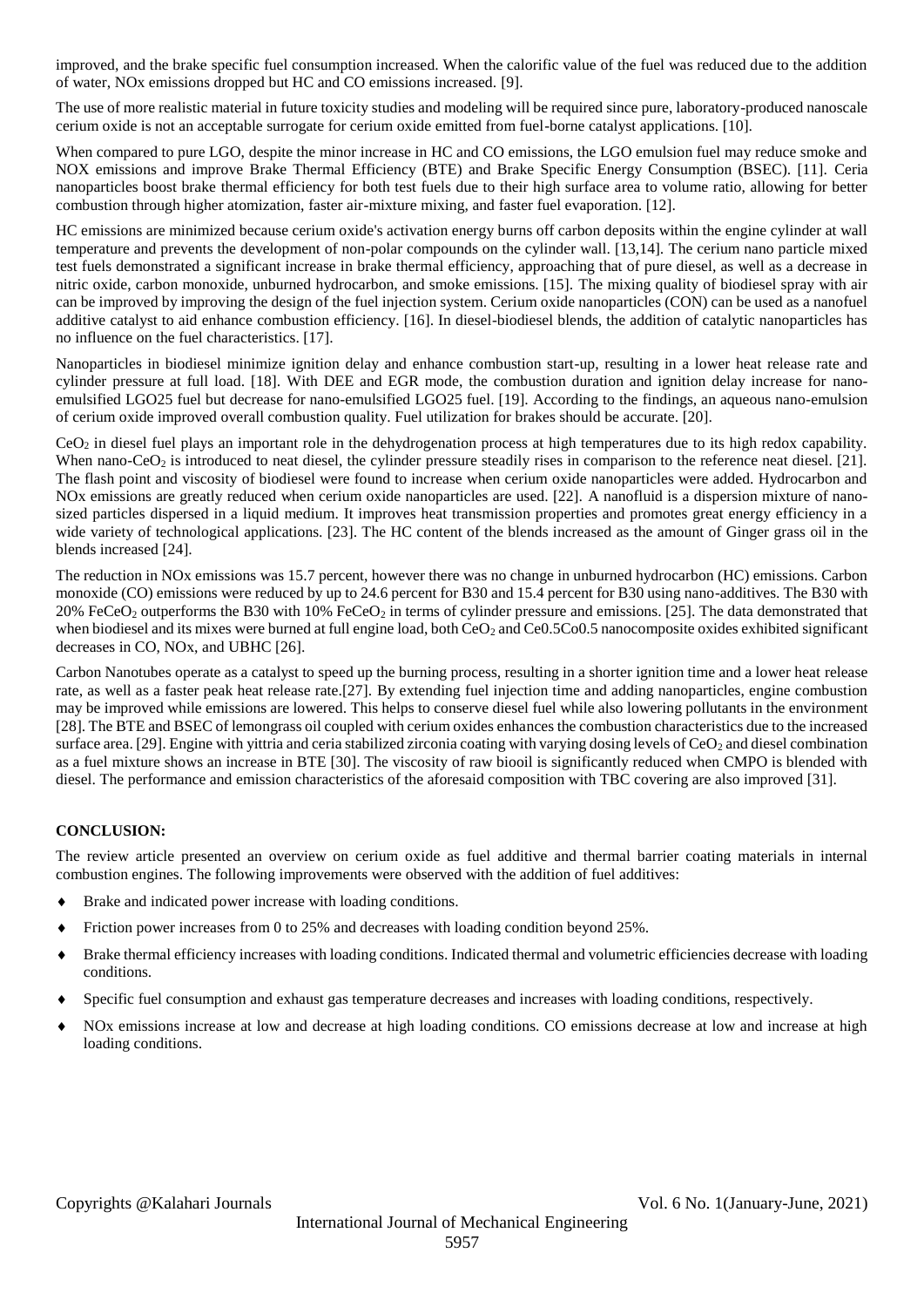#### **REFERENCES:**

- 1. Rodica Niculescu , Adrian Clenci, and Victor Iorga-Siman "Review on the Use of Diesel–Biodiesel–Alcohol Blends in Compression Ignition Engines" Energies (2019), 12, 1194; doi:10.3390
- 2. Aditiya, H.B.; Mahlia, T.M.I.; Chong, W.T.; Nur, H.; Sebayang, A.H. Second generation bioethanol production: A critical review. Renew. Sustain. Energy Rev. 2016, 66, 631–653
- 3. Zhao, L.; Zhang, X.; Xu, J.; Ou, X.; Chang, S.; Wu, M. Techno-economic analysis of bioethanol production from lignocellulosic biomass in china: Dilute-acid pretreatment and enzymatic hydrolysis of corn stover. Energies 2015, 8, 4096–4117.
- 4. Viswanathan, K., Balasubramanian, D., Subramanian, T., & Varuvel, E. G. (2019). Investigating the combined effect of thermal barrier coating and antioxidants on pine oil in DI diesel engine. Environmental Science and Pollution Research, 26(15), 15573- 15599.
- 5. Viswanathan, K., Wang, S., & Esakkimuthu, S. (2020). Impact of yttria stabilized zirconia coating on diesel engine performance and emission characteristics fuelled by lemon grass oil biofuel. Journal of Thermal Analysis and Calorimetry, 1-13.
- 6. Elumalai, P. V., Annamalai, K., & Dhinesh, B. (2019). Effects of thermal barrier coating on the performance, combustion and emission of DI diesel engine powered by biofuel oil–water emulsion. Journal of Thermal Analysis and Calorimetry, 137(2), 593-605.
- 7. Clarke, D. R., & Phillpot, S. R. (2005). Thermal barrier coating materials. Materials today, 8(6), 22-29.
- 8. Azadi, M., Baloo, M., Farrahi, G. H., & Mirsalim, S. M. (2013). A review of thermal barrier coating effects on diesel engine performance and components lifetime.
- 9. Randive, V. S., Nashte, A. P., Katkar, O. P., & Nanthagopal, K. (2018). An investigation on performance and emission characteristics of DI diesel engine fueled with lemon peel oil and its emulsions. Int. J. ChemTech Res., CODEN (USA), 98- 114.
- 10. Dale, J. G., Cox, S. S., Vance, M. E., Marr, L. C., & Hochella Jr, M. F. (2017). Transformation of cerium oxide nanoparticles from a diesel fuel additive during combustion in a diesel engine. Environmental science & technology, 51(4), 1973-1980.
- 11. Annamalai, M., Dhinesh, B., Nanthagopal, K., SivaramaKrishnan, P., Lalvani, J. I. J., Parthasarathy, M., & Annamalai, K. (2016). An assessment on performance, combustion and emission behavior of a diesel engine powered by ceria nanoparticle blended emulsified biofuel. Energy conversion and management, 123, 372-380.
- 12. Arockiasamy, P., & Anand, R. B. (2015). Performance, combustion and emission characteristics of a DI diesel engine fuelled with nanoparticle blended jatropha biodiesel. Periodica Polytechnica Mechanical Engineering, 59(2), 88-93.
- 13. Selvan, V. A. M., Anand, R. B., & Udayakumar, M. (2009). Effects of cerium oxide nanoparticle addition in diesel and dieselbiodiesel-ethanol blends on the performance and emission characteristics of a CI engine. J Eng Appl Sci, 4(7), 1819-6608.
- 14. Ranaware, A. A., & Satpute, S. T. (2013). Correlation between effects of cerium oxide nanoparticles and ferrofluid on the performance and emission characteristics of a CI engine. Journal of Mechanical and Civil Engineering.
- 15. Prabu, A., & Anand, R. B. (2016). Emission control strategy by adding alumina and cerium oxide nano particle in biodiesel. Journal of the Energy Institute, 89(3), 366-372.
- 16. Vairamuthu, G., Sundarapandian, S., Kailasanathan, C., & Thangagiri, B. (2016). Experimental investigation on the effects of cerium oxide nanoparticle on Calophyllum inophyllum (Punnai) biodiesel blended with diesel fuel in DI diesel engine modified by nozzle geometry. Journal of the Energy Institute, 89(4), 668-682.
- 17. Sajith, V., & Mohamed Jihad, P. M. (2015). Development of stable cerium zirconium mixed oxide nanoparticle additive for emission reduction in biodiesel blends. Research and reviews: Journal of engineering and technology, 4(2), 23.
- 18. Prabu, A. (2018). Nanoparticles as additive in biodiesel on the working characteristics of a DI diesel engine. Ain shams Engineering journal, 9(4), 2343-2349.
- 19. Sathiyamoorthi, R., Sankaranarayanan, G., & Pitchandi, K. (2017). Combined effect of nanoemulsion and EGR on combustion and emission characteristics of neat lemongrass oil (LGO)-DEE-diesel blend fuelled diesel engine. Applied Thermal Engineering, 112, 1421-1432.
- 20. Khalife, E., Tabatabaei, M., Najafi, B., Mirsalim, S. M., Gharehghani, A., Mohammadi, P., ... & Salleh, M. A. M. (2017). A novel emulsion fuel containing aqueous nano cerium oxide additive in diesel–biodiesel blends to improve diesel engines performance and reduce exhaust emissions: Part I–Experimental analysis. Fuel, 207, 741-750.
- 21. Mei, D., Li, X., Wu, Q., & Sun, P. (2016). Role of cerium oxide nanoparticles as diesel additives in combustion efficiency improvements and emission reduction. Journal of Energy Engineering, 142(4), 04015050.
- 22. Sajith, V., Sobhan, C. B., & Peterson, G. P. (2010). Experimental investigations on the effects of cerium oxide nanoparticle fuel additives on biodiesel. Advances in Mechanical Engineering, 2, 581407.
- 23. Yusof, S. N. A., Sidik, N. A. C., Asako, Y., Japar, W. M. A. A., Mohamed, S. B., & Muhammad, N. M. A. (2020). A comprehensive review of the influences of nanoparticles as a fuel additive in an internal combustion engine (ICE). Nanotechnology Reviews, 9(1), 1326-1349.
- 24. Senthil Kumar, J., & Ramesh Bapu, B. R. (2019). Cerium oxide nano additive impact of VCR diesel engine characteristics by using Ginger grass oil blended with diesel. International Journal of Ambient Energy, 1-6.
- 25. Hawi, M., Elwardany, A., Ismail, M., & Ahmed, M. (2019). Experimental investigation on performance of a compression ignition engine fueled with waste cooking oil biodiesel–diesel blend enhanced with iron-doped cerium oxide nanoparticles. Energies, 12(5), 798.
- 26. Akram, S., Mumtaz, M. W., Danish, M., Mukhtar, H., Irfan, A., Raza, S. A., ... & Arshad, M. (2019). Impact of cerium oxide and cerium composite oxide as nano additives on the gaseous exhaust emission profile of waste cooking oil based biodiesel at full engine load conditions. *Renewable Energy*, *143*, 898-905.